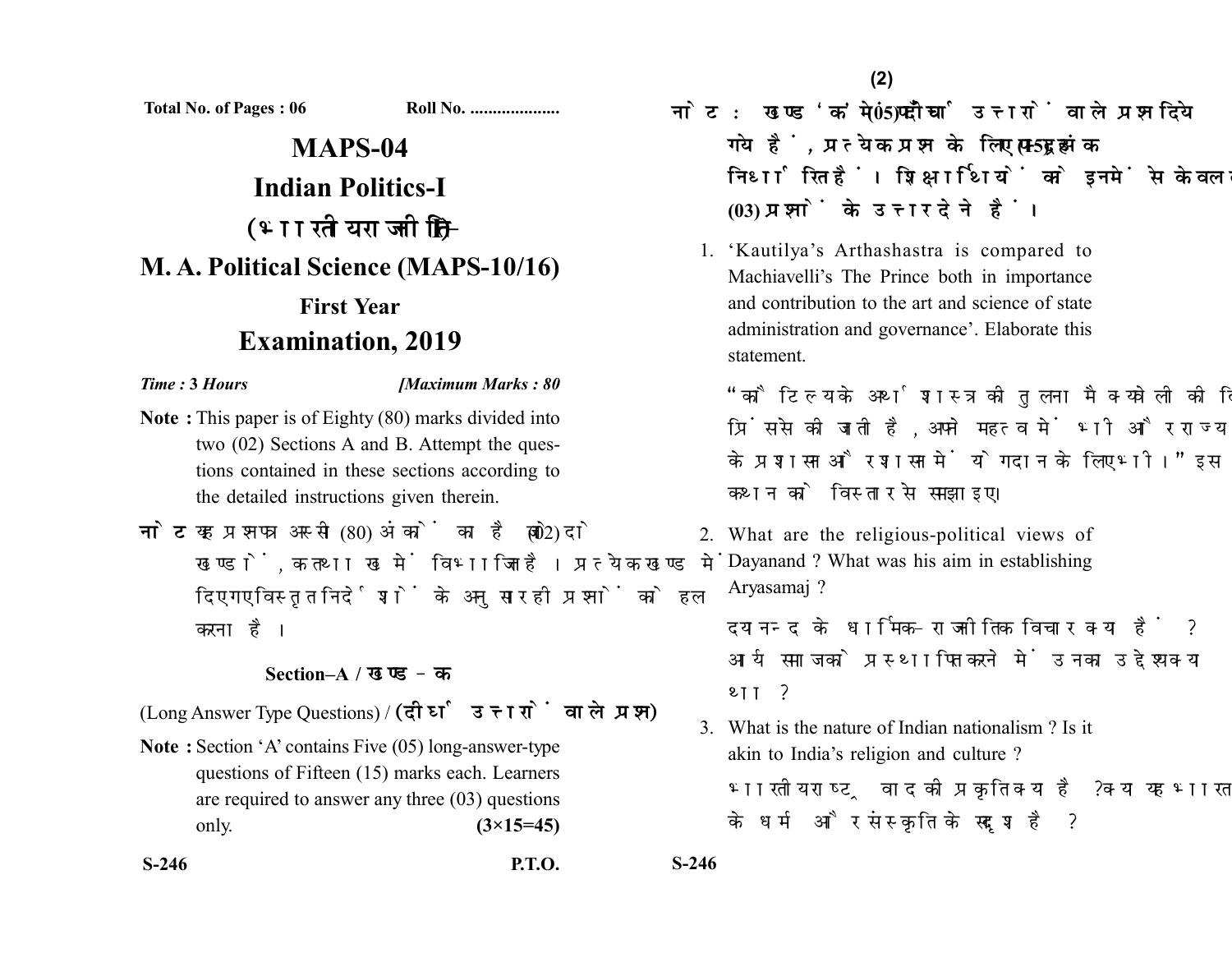- 4. 'Sir Syed believed that education was the precondition to play political role by Muslims in Indian politics. Explain this statement.
- 5. Discuss Gokhale's liberal views in the context or early Indian politics ?

प्रारम्भिक भारतीय राजनीति के सन्दर्भ में गोखले के उदारवादी विचार क्या थे ?

## **Section–B /**

(Short-Answer-Type Questions) / (लघु उत्तरों वाले प्रश्न)

- **Note :** Section 'B' contains Eight (08) short-answertype questions of Seven (07) marks each. Learners are required to answer any Five (05) questions only. **(5×7=35)**
- नोट: खण्ड'ख' में आठ (08) लघु उत्तरों वाले प्रश्न दिये गये हैं, प्रत्येक प्रश्न के लिए सात (07) अंक निर्धारित हैं। शिक्षार्थियों को इनमें से केवल पाँच (05) प्रश्नों के उत्तर देने हैं।
	- 1. In short comment on Manusmriti, Kamashastra and Arthashastra.

संक्षेप में 'मनस्मति', 'कामशास्त्र' और 'अर्थशास्त्र' पर राय व्यक्त कोजिए।

2. What was the difference between Moderate and Extremist leaders of the national movement with reference to Gokhale, Ranade, Lala Lajpat Rai and Bal Gangadhar Tilak.

गोखले. रानाडे. लाला लाजपत राय और बाल गंगाधर तिलक के संदर्भ में राष्टीय आन्दोलन के मर्यादित (उदारवादी) और चरमपंथी नेताओं में अन्तर क्या था ?

3. 'If Mohammad Iqbal was the ideologist of Muslim nationalism, Mohammad Ali Jinnah was its executer'. Do you agree ? Explain with arguments.

"यदि मोहम्मद इकबाल मस्लिम राष्टवाद के सिद्धान्तकार थे. तो मोहम्मद अली जिन्नाह इसके संपादनकर्ता (व्यवहारिक रूप देने वाले) थे। क्या आप सहमत हैं ? तर्कों के साथ समझाइये।

4. What were the views of Damodar Savarkar on Hindu nationalism ?

हिन्दु राष्ट्रवाद पर दामोदर सावरकर के विचार क्या थे ?

5. Jawaharlal Nehru was the champion of the socialist ideas in India before Independence but after Independence, he stressed over socialistic pattern of the society'. Why ? Explain in terms of realism.